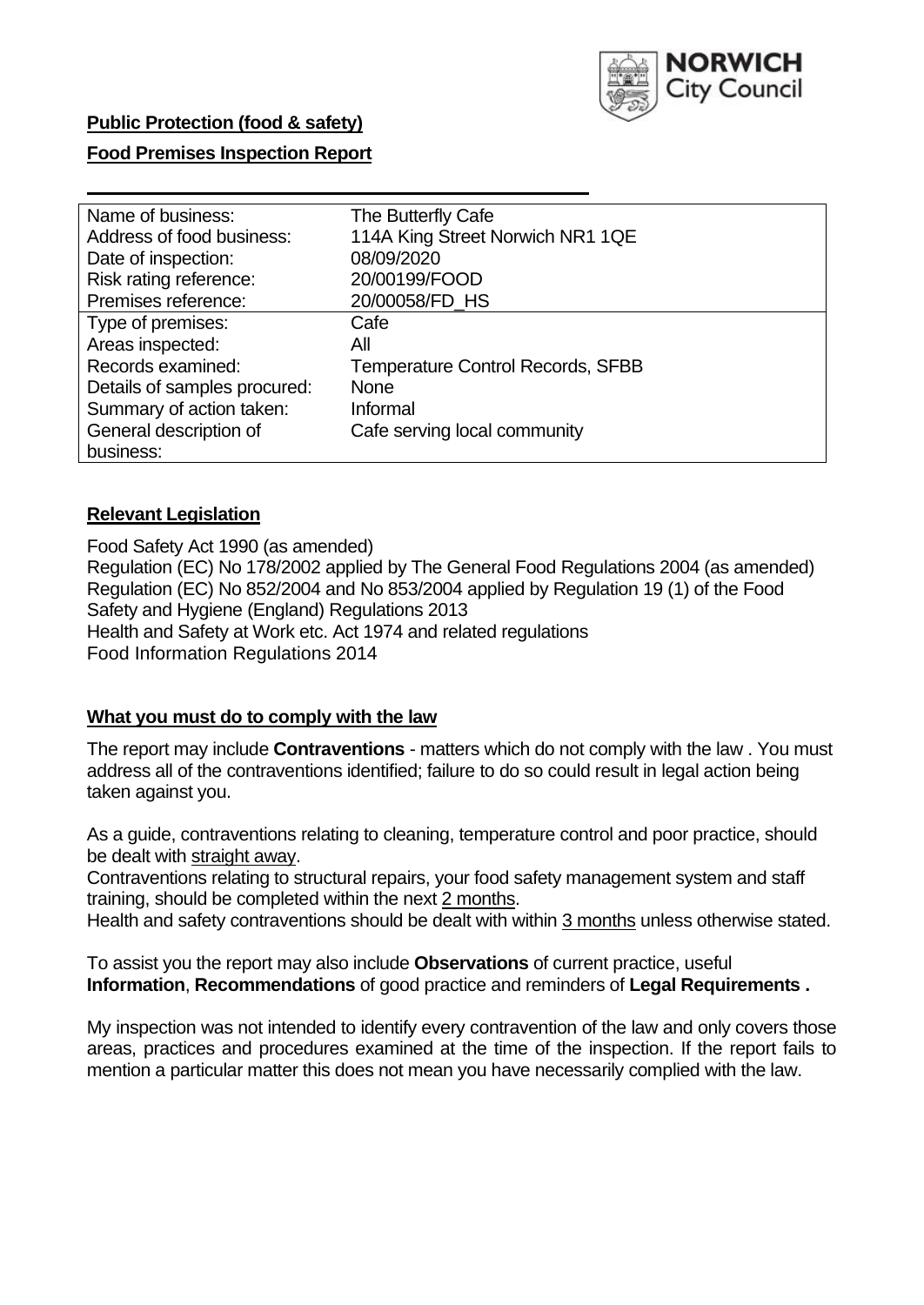# **FOOD SAFETY**

### **How we calculate your Food Hygiene Rating:**

 The food safety section has been divided into the three areas which you are scored against for the hygiene rating: 1. food hygiene and safety procedures, 2. structural requirements and 3. confidence in management/control procedures. Each section begins with a summary of what was observed and the score you have been given. Details of how these scores combine to produce your overall food hygiene rating are shown in the table.

| <b>Compliance Area</b>                     |          |    |                | <b>You Score</b> |                |    |           |    |                |  |  |
|--------------------------------------------|----------|----|----------------|------------------|----------------|----|-----------|----|----------------|--|--|
| Food Hygiene and Safety                    |          |    |                | $\Omega$         | 5              | 10 | 15        | 20 | 25             |  |  |
| <b>Structure and Cleaning</b>              |          |    | $\Omega$       | 5                | 10             | 15 | 20        | 25 |                |  |  |
| Confidence in management & control systems |          |    | $\overline{0}$ | 5                | 10             | 15 | 20        | 30 |                |  |  |
|                                            |          |    |                |                  |                |    |           |    |                |  |  |
| <b>Your Total score</b>                    | $0 - 15$ | 20 | $25 - 30$      |                  | $35 - 40$      |    | $45 - 50$ |    | > 50           |  |  |
| <b>Your Worst score</b>                    | 5        | 10 |                | 10               | 15             |    | 20        |    | $\blacksquare$ |  |  |
|                                            |          |    |                |                  |                |    |           |    |                |  |  |
| <b>Your Rating is</b>                      | 5        | 4. |                | 3                | $\overline{2}$ |    |           |    | $\Omega$       |  |  |

Your Food Hygiene Rating is 5 - a very good standard

000005

# **1. Food Hygiene and Safety**

 You have a good track record. There are some minor contraventions which require your attention. **(Score 5)** 

#### Contamination risks

 **Contravention** The following exposed food to the general risk of cross-contamination with bacteria or allergens or its physical contamination with dirt, foreign objects or chemicals:

 • a fly was seen circulating in main food preparation area. This was likely due to the main front entrance being open at the time of my inspection.

 **Observation** I was pleased to see you were generally able to demonstrate effective controls to prevent cross-contamination.

#### Hand-washing

**Observation** I was pleased to see hand washing was well managed.

### Temperature Control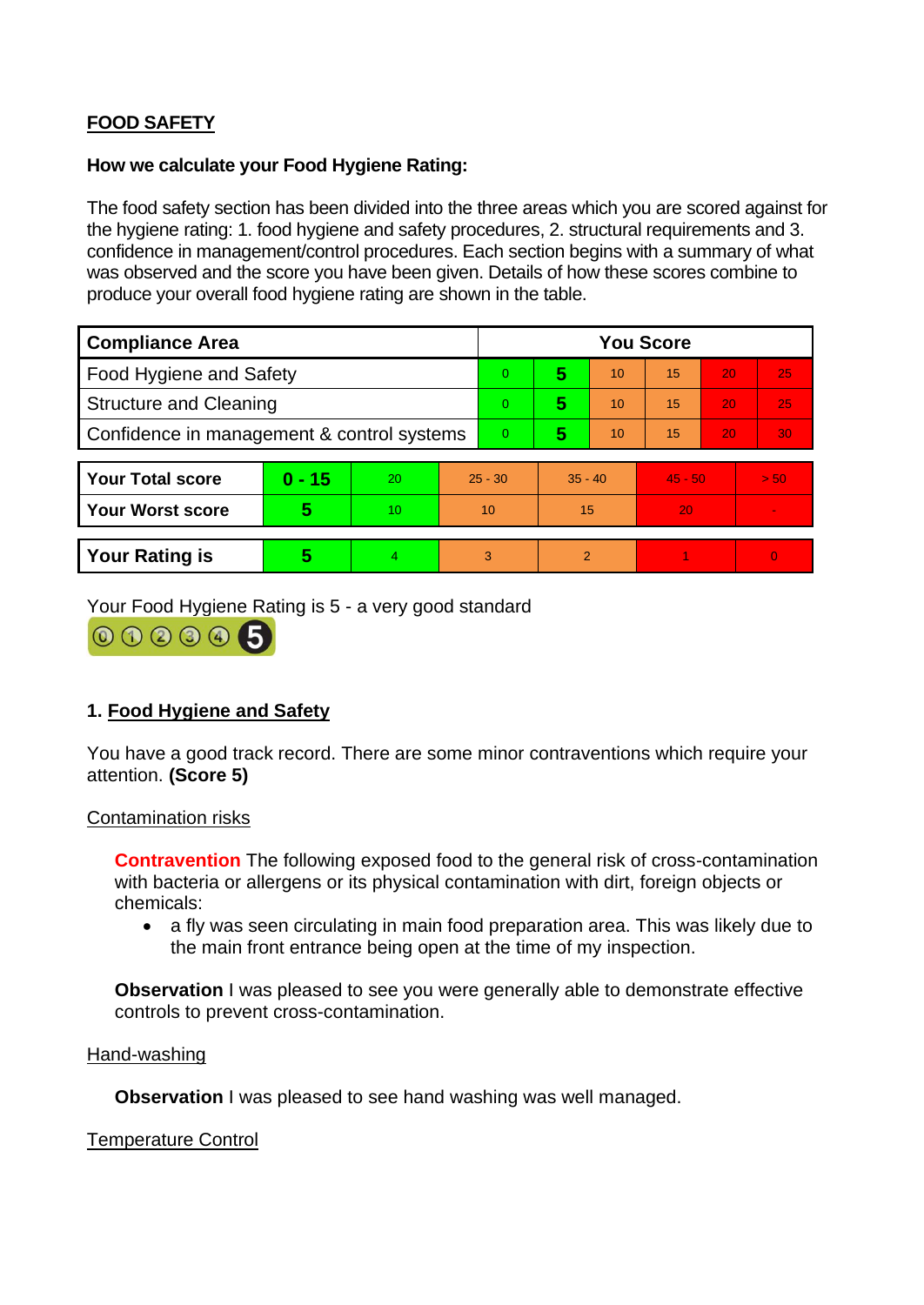**Observation** I was pleased to see you were able to limit bacterial growth and/or survival by applying appropriate temperature controls at points critical to food safety and that you were monitoring temperatures.

# **2. Structure and Cleaning**

 The structure facilities and standard of cleaning and maintenance are all of a good standard and only minor repairs and/or improvements are required. Pest control and waste disposal provisions are adequate. The minor contraventions require your attention. **(Score 5)** 

## Cleaning of Structure

 **Contravention** The following items could not be effectively cleaned and must be covered or made non-absorbent:

 • cloth fly-screens. The fly screens fitted to two of your open doors are constructed of some sort of very soft spiral material which makes them difficult to keep clean.

 **Observation** The kitchen had been well maintained and the standard of cleaning was exceptionally high.

### **Maintenance**

**Observation** I was pleased to see the kitchen had recently been refurbished.

**Observation** You are maintaining the premises in good condition.

# Pest Control

**Contravention** Pest proofing is inadequate particularly in the following areas:

• no pest proof door screen. If you intend to leave the main front entrance door open for ventilation you will need to install some sort of screen to prevent access by pests i.e. metal chain link screen.

### **3. Confidence in Management**

A food safety management system is in place and you demonstrate a very good standard of compliance with the law. You have a good track record. There are some minor contraventions which require your attention.Your records are appropriate and generally maintained. Your staff are suitably supervised and trained. You have a good track record. There are some minor contraventions which require your attention. **(Score 5)** 

### Food Hazard Identification and Control

**Contravention** The following SAFE METHODS are missing from your Safer Food Better Business pack:

• you have not listed that you hot hold pies/pasties in a cabinet. I was pleased to note that you were aware of the legal hot holding temperature for food stored in this cabinet and had means to check the foods were held at the correct temperature.